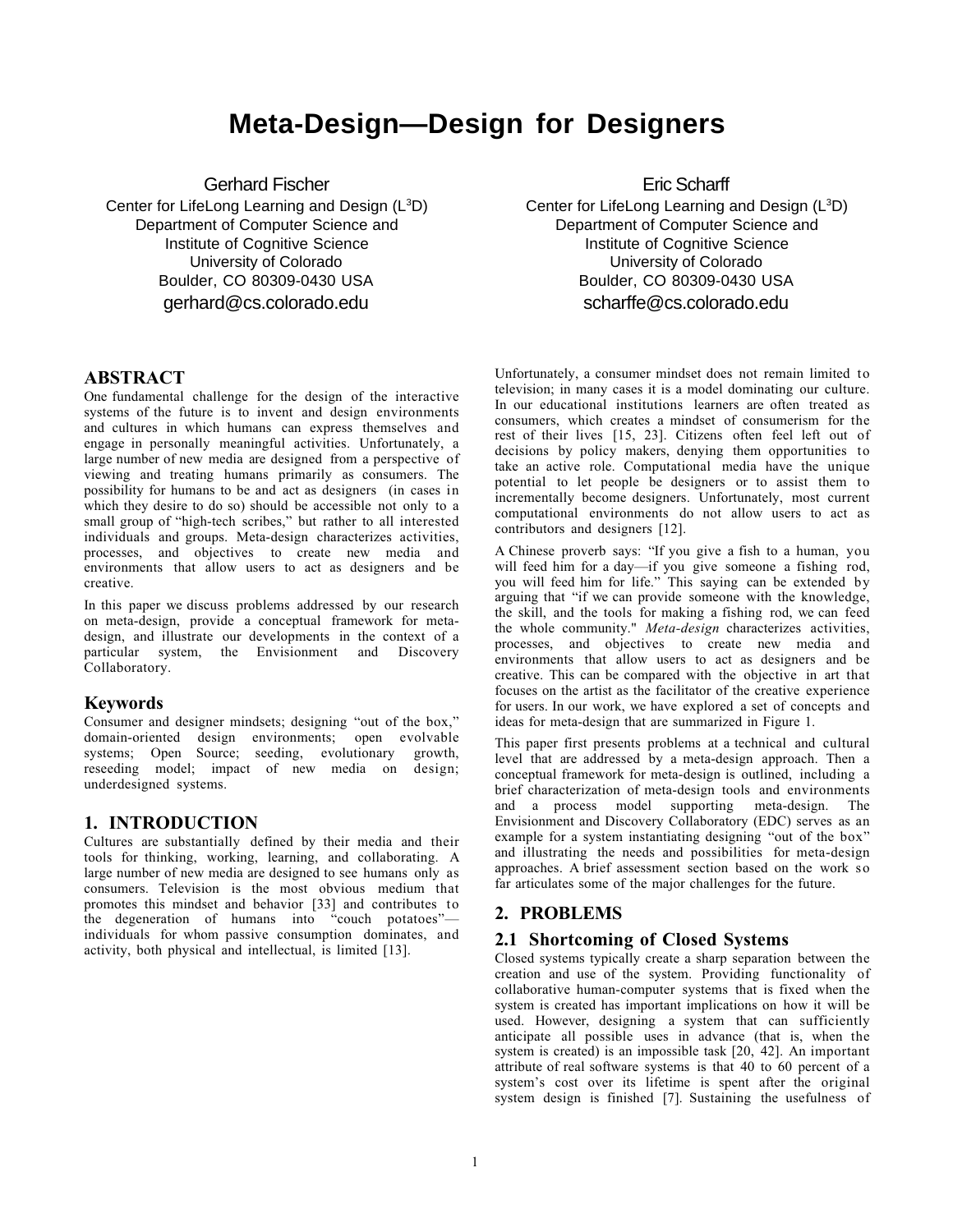| Concept                      | <b>Implications</b>                                                                                                              |
|------------------------------|----------------------------------------------------------------------------------------------------------------------------------|
| convivial tools              | allow users to invest the world with their meaning and to use tools for<br>the accomplishment of a purpose they have chosen [24] |
| domain-orientation           | bring task to the forefront; provide time on task [11]                                                                           |
| open, evolvable systems      | put owners of problems in charge [18]                                                                                            |
| underdesigned systems        | create seeds and constructs for design elaboration at use time [14]                                                              |
| collaborative work practices | support design communities and the emergence of power users [29]                                                                 |

**Figure 1: Concepts of Meta-Design**

software systems differs from the traditional concept of "maintenance" because beyond repairing defects and fixing bugs, most of the efforts (an estimated 75 percent of the overall maintenance efforts) involve enhancement activities. The needs for enhancements are noticed in most cases by skilled domain workers using these systems rather than by the system designers.

In the domain of urban planning, SimCity [27] provides an interesting example of a closed system that exemplifies some of the problems encountered when attempting to design with these systems. Although SimCity provides some superficial kinds of modifications (such as changing the appearance of buildings in the city), most aspects of the simulation environment have been determined by the designers. For example, the only way to reduce crime in a simulated city is to add more police stations. It is impossible to explore other solutions, such as increasing social services. The functionality of the system was fixed when the system was created, so exploring concepts that were never conceived by the system designers is difficult. Because of its closed nature, SimCity may make be a good tool for education or entertainment, but it is inadequate for actual city planning tasks. To support city planning, a system such as SimCity would need to be extended to represent the various kinds of situations encountered in urban planning design tasks.

Of course, it is possible to consider adding functionality to SimCity while maintaining its "closed" status, such as creating a new version. This does not address the fundamental problem with this approach, which is that activities and issues may arise that cannot be represented by the system. When closed systems lack the ability to evolve so that they can be modified to address unanticipated issues, they will inevitably be unable to cope with change and the possibly unlimited extensions that might arise in the design process.

Open, evolvable systems address the limitations often associated with closed systems. Open systems allow significant modifications when the need arises. The evolution that takes place through modifications is a "first class design activity." That is, it is important not only to allow people to design within a domain, but to be able to design modifications to the current realization of the domain when necessary. The need for open, evolvable systems was eloquently advocated by Nardi [29]: *"We have only scratched the surface of what would be possible if end users could freely program their own applications.... As has been shown time and again, no matter how much designers and programmers try to anticipate and provide for what users will need, the effort always falls short because it is impossible to know in advance what may be needed... End users should have the ability to create customizations, extensions, and applications*.... {p. 3}"

In purely technical domains, *Open Source Software* [30] has emerged as an interesting example of successful open systems. Powerful tools such as the Linux operating system and the

Apache Web server have become both useful and reliable in large part because of the evolutionary contributions of a large community of motivated developers. In Open Source Software, the source code for a computer system is available to a broad group of individuals, often anyone interested in obtaining it. Because developers can modify the source directly, they can make changes to the systems and, assuming they have the adequate motivation and technical competency, they can extend a system to fit their unique problems. Open Source Systems have also been encouraged by the development of the Internet and the Web, making it much easier for widely distributed communities to share their extensions. Open Source Software gives developers the power they need to extend systems. Creating open systems for non technical domains is an important challenge. Open systems have been successful when technically oriented people create technically oriented software, but it is also important to support users not motivated simply by technology in domains that do not involve the creation of technical artifacts.

## **2.2 The Consumer Mindset**

Supporting people in taking an active role in the design processes that shape their lives implies that people wish to engage in this activity. Having a desire to become involved in the design activities that shape your life, ranging from participating in neighborhood planning groups to becoming active in knowledge sharing communities, requires having the motivation to take part in such activities. One of the critical preconditions for this motivation is a cultural mindset in which participation plays a major role. In short, taking an active role in design needs to be supported by the creation of a "designer mindset."

Although new technologies have the potential to move beyond the paradigm of consumption, many new technologies have adopted a similar role. Even the Web, which has been a successful medium in allowing anyone to distribute their own content, is based on a consumer mindset. Typically, someone will create a Web site and publish (or broadcast) this site to the world. People browsing the Web can receive this content, but they can rarely change the content provided. Personalized information has become more common recently, giving viewers more control over the information presented, but users still consume most information, and producing new information is limited. It is not surprising that a term such as "Web surfing" is similar to the television-oriented "channel surfing."

To create designer mindsets, one of the major roles for new media and new technologies is not to deliver predigested information to individuals, but to provide the opportunity and resources for social debate, discussion, and collaborative knowledge construction. In many design activities, learning cannot be restricted to finding knowledge that is "out there." For most design problems (ranging from urban design to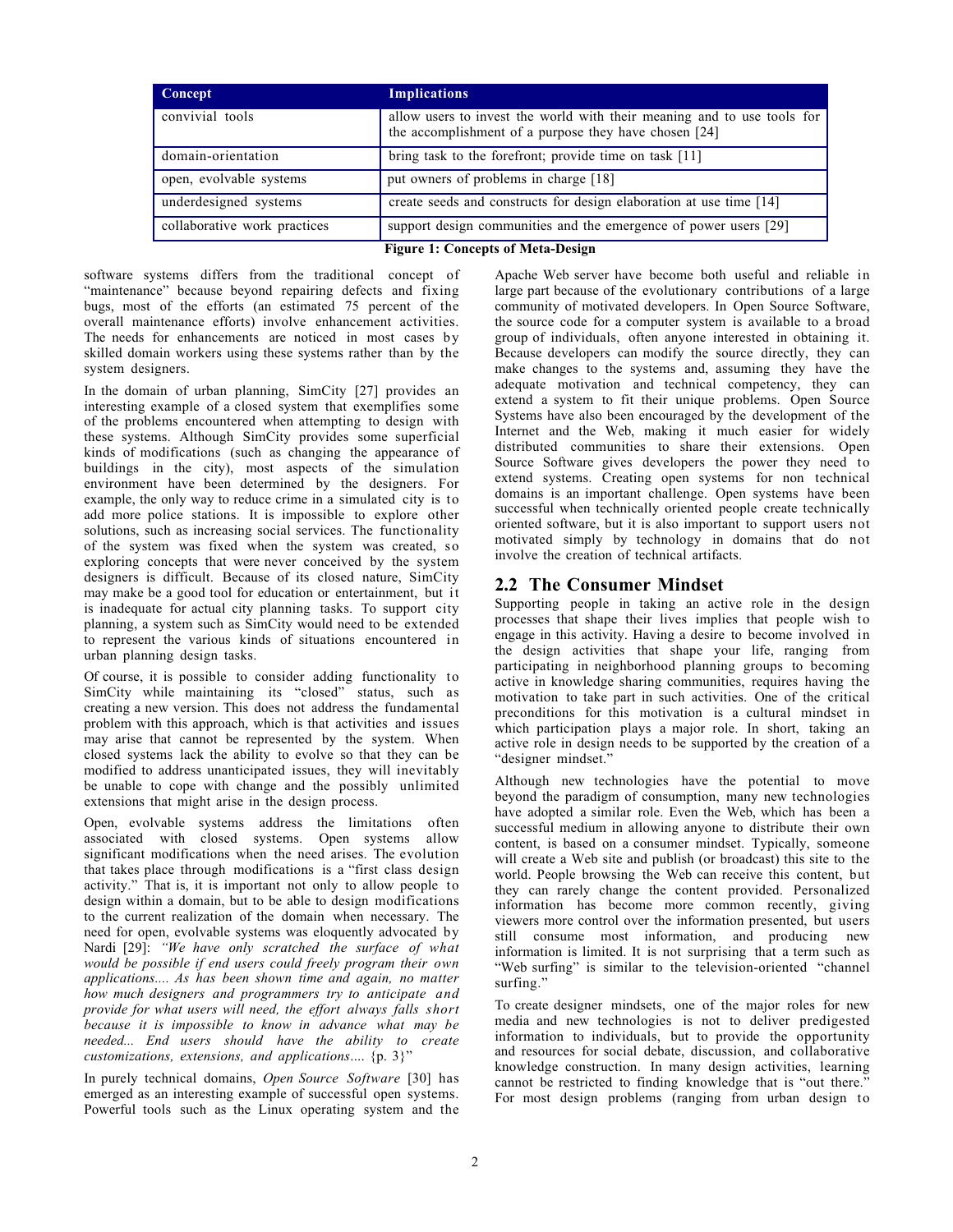graphics design and software design) that we have studied over many years, the knowledge to understand, frame, and solve problems does not exist; rather it is constructed and evolved during the process of solving these problems, exploiting the power of the "symmetry of ignorance" [39] and "breakdowns" [17, 40]. From this perspective, *access* to existing information and knowledge (often seen as the major advance of new media) is a very limiting concept [2, 5, 32].

## **3. CONCEPTUAL FRAMEWORKS FOR**

#### **META-DESIGN**

Our belief is that providing the opportunity for people to become designers is both important and rewarding. People have incredible capabilities when they adopt a designer role, and, under the right circumstances, people want to be and act as designers. In this context, "design" is a broad notion that involves activities in which a person wishes to act as an active participant and contributor in personally meaningful activities. Of course, not everyone wants to be a designer, we are not designers all the time and in all contexts. However, when people have the need and desire to participate in a design process, we must provide contexts in which they can be designers. Illich [24] (sharing this premise) has articulated the need for convivial tools and systems, which he characterized as follows: "convivial tools allow users to invest the world with *their* meaning, to enrich the environment with the fruits of *their* vision and to use them for the accomplishment of a purpose *they have chosen*" (emphasis added). Convivial systems encourage users to be actively engaged in generating creative extensions to the artifacts given to them and have the potential to break down the strict counterproductive barriers between consumers and designers. What are the challenges involved in designing tools that support people in their design activities?

#### **3.1 Design Time and Use Time**

The need for meta-design is founded on these observations: design problems in the real world require *open systems* that users can modify and evolve. Because problems cannot be completely anticipated at *design time* (when the system is developed), users at *use time* will discover mismatches between their problems and the support a system provides.

One of the fundamental problems of system design is how to write software for millions of users (at design time), while making it work as if it were designed for each individual user (who is known only at use time) [16]. Figure 2 differentiates between two stages in the design and use of a system. At design time, developers create systems, and they have to make decisions for users for situational contexts and for tasks that these designers can only anticipate. For print media, a fixed context is decided at design time, whereas for computational media, the behavior of a system at use time can take advantage of contextual factors (such as the background knowledge of a user, the specific goals and objectives of a user, the work context, etc.) *known only at use time*. The fundamental difference is that computational media have interpretive power: they can analyze the artifacts created by users and the interaction patterns between users and system, and they can support users in their articulation of additional contextual factors.



**Figure 2: Design and Use time**

#### **3.2 The Spectrum of Meta-Design Tools**

It is fair to wonder why current interactive programming environments, such as Lisp, Logo, and Smalltalk, are not ideal for supporting this meta-design. After all, these tools provide the ultimate level of openness and flexibility. For example, Squeak [25] is an Open Source [30] implementation of Smalltalk written entirely in itself. As a general-purpose programming language, it is capable of representing any problem that computers can be used to solve. As an open system, any user can change any aspect of the system if necessary, allowing for unlimited extension.

Although systems such as this are useful as computational substrates, by themselves they are insufficient for metadesign. The essential problem with these systems is that they provide the incorrect level of representation for most problems. Expressing a problem and designing a solution in these systems requires creating a mapping from the context of the problem to the core constructs provided by the programming language and its supporting library.

On the other side of the spectrum, domain-specific tools such as SimCity provide extensive support for certain problem contexts. SimCity 3000, the latest in the SimCity series, has mechanisms to construct and manipulate many parameters of a city. Users can manipulate zoning (determining the purpose for which a specific plot of land should be used), finance, transportation, electricity, water, even sanitation (sewage and garbage disposal). However, as we discussed previously, the ability to extend these environments is often limited. SimCity provides some mechanisms for change with the SimCity Urban Renewal Kit (SCURK, now known as the Building Architect Tool, BAT). SCURK and BAT allow users to change the appearance of buildings, but these changes are limited to onscreen appearance. The behavior and semantics of the buildings remains unchanged. If the system provides all the necessary capabilities to design an artifact, then a closed domain-specific tool may provide adequate support for certain design activities but not others. Even minor incremental changes may not be possible in these systems.

Many systems fall between these two extremes. Domainoriented design environments (DODEs; described in detail below) are tools that allow users to construct artifacts within the confines of a specific domain. Users can construct new designs, modify existing ones, and extend the underlying domain framework. Microsoft Word provides a great deal of support for creating and manipulating documents. It also provides mechanisms for extending the existing functionality of the system. *AgentSheets* [36, 37] is an end-user simulation programming tool that combines the concepts of autonomous computational entities (agents) and the metaphor of the grid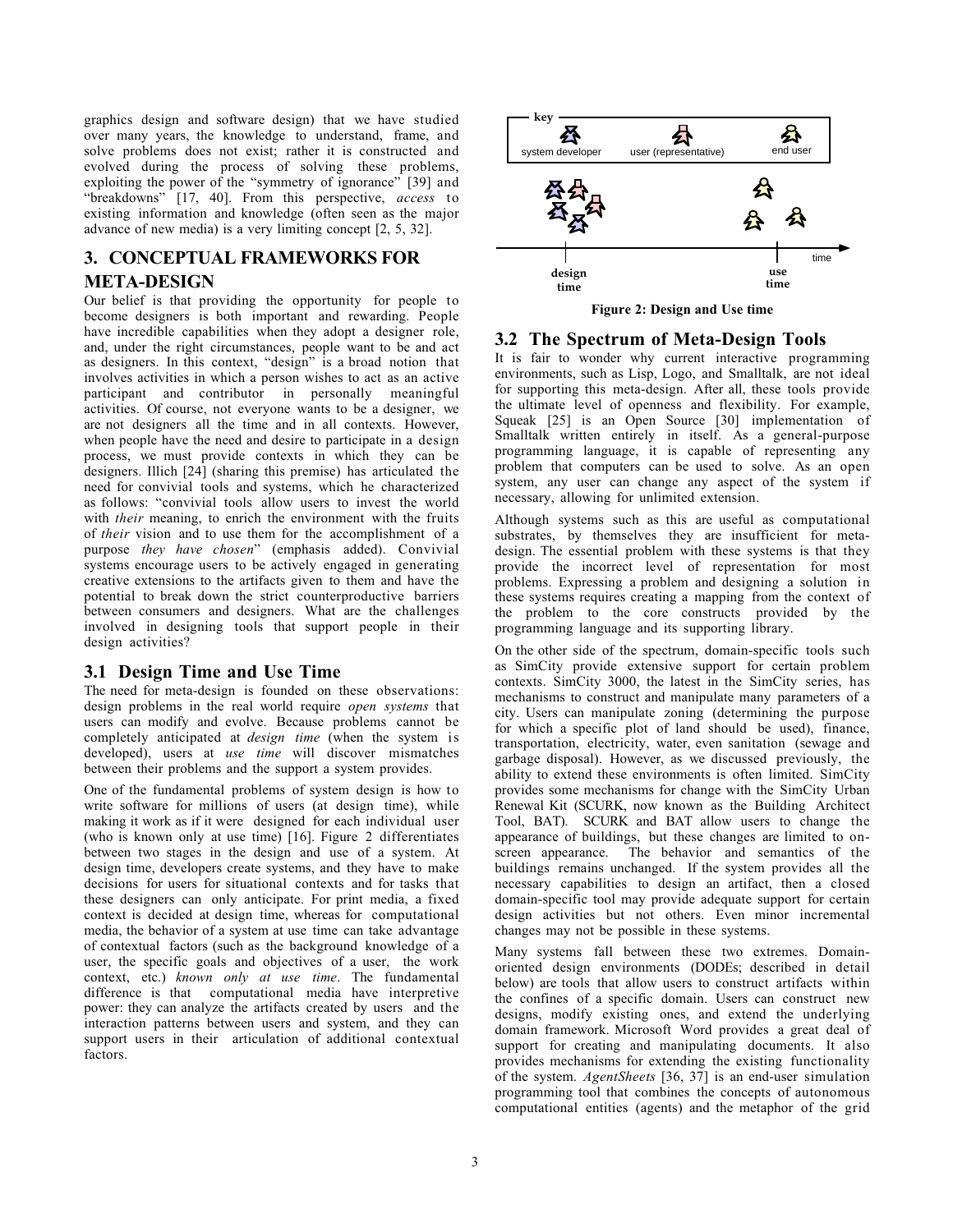(spreadsheets). Users create and program agents that interact within a grid-based environment. Thus, AgentSheets provides a high degree of programmability while attempting to remain domain-neutral, being capable of representing tasks that can be modeled using a discrete grid.



**Figure 3: Spectrum of Design Tools**

Figure 3 briefly summarizes the spectrum of tools that can be used for meta-design (similar classifications can be found in [26], [29], and [37]). Increasing domain specificity allows environments to provide greater support in solving problems within a given context, but limits the scope of the context that can be explored. Increasing the facilities for extension allow users to modify an environment to fit a new context, but extending the environment involves an ever-increasing gap between the context in which the design is taking place and the ability of a system to represent that context. It is apparent from analyzing the spectrum of design tools that no single point on the spectrum is ideal for all contexts. Therefore, being able to move smoothly along the spectrum is an important aspect of supporting meta-design.

# **3.3 The Seeding, Evolutionary Growth, Reseeding (SER) Model**

In the context in which designers can create and extend a system over time, it is valuable to understand how a system is transformed over time. We have developed the *seeding, evolutionary growth, reseeding (SER) model* to help explain how meta-design systems can be understood [14]. The SER model helps explains how open systems can develop over time.

In the SER model, system developers and users (see Figure 2) develop an initial *seed*, which is a first attempt at creating a tool to support work within a specific domain. An important aspect of this seed is that it is designed to be extended. Because it is impossible to capture any design activity completely, the seed must be able to grow through use. In this way, a seed can be initially *underdesigned* [4], meaning that at design time the environment designers do not create final solutions but rather design spaces that can be changed and modified by domain designers at use time. As the seed is used for real design activity, it goes through a period of *evolutionary growth* in which the designers make incremental modifications to the system over time. Because evolution happens at the hands of the users, there must be mechanisms that allow users to make necessary changes. This implies that a system is open, so that modifications are possible, and that there are extension facilities that make extension capability available to designers without making a significant leap from domain work.

Eventually, it will become necessary to do a significant reconceptualization of the system, or *reseeding*. There are many reasons why reseeding is necessary, including the possibility that some incremental changes may point out fundamental limitations in the seed, managing and combining many incremental changes may be difficult, and some incremental changes may make future changes more difficult. Reseeding is a complex process by which a group of people must take stake in the current system, synthesize the current state of the system, and reconceptualize the system. The result of the reseeding process is a new system that can serve as the basis for future evolution. The cycle of evolution and reseeding continues as there are people actively using the system to solve problems.

The SER model can be used to understand how meta-design activity can take place. Open Source Software development follow the patterns detailed in the SER model. When designing and understanding Open systems, an understanding of the lifecycle of a system can be informative in determining what is important, and is thus a rubric for meta-design. A seed must provide the facility for people to design artifacts within a domain, but must be able to evolve over time. The system evolves as new situations reveal themselves and the system is extended or refined to handle these new situations. Incremental evolution cannot happen forever and it will be necessary to reconceptualize a system to create some order to the emergent changes and to facilitate future extension to the system.

Decentralizing evolution [38] is an important goal, but it also may present serious difficulties. When people make incremental modifications in their own contexts, these changes may not work with the changes made by others in different contexts, making sharing difficult. Keeping track of a large community so that different people don't come up with similar changes that are incompatible with each other is difficult. In Open Source Software, there is typically a centralized authoritative version of a system. Contributions to this core version are managed by a gate-keeper, either an individual or group. This centralized integration helps reduce the likelihood of incompatible changes. Determining whether an incremental change should become a "core" part of a system must be decided by some group of people, raising an issue about who controls a system. Open Source projects tend to have one project leader (or a small group of leaders) who have the ultimate say over what is a "central" part of a system. One might assume that this would lead to a totalitarian control over evolution, but this is rarely observed. Often a core group of motivated individuals will discuss changes. If they are pleased with the extensions (and adopt the extension themselves) there is a good chance that they will become a core part of the system. Sometimes, new situations will reveal situations in which incremental modifications are impossible, requiring a paradigm shift. In all of these cases, the community must make a conscious effort to reseed a system to address these major concerns. Determining who should be involved in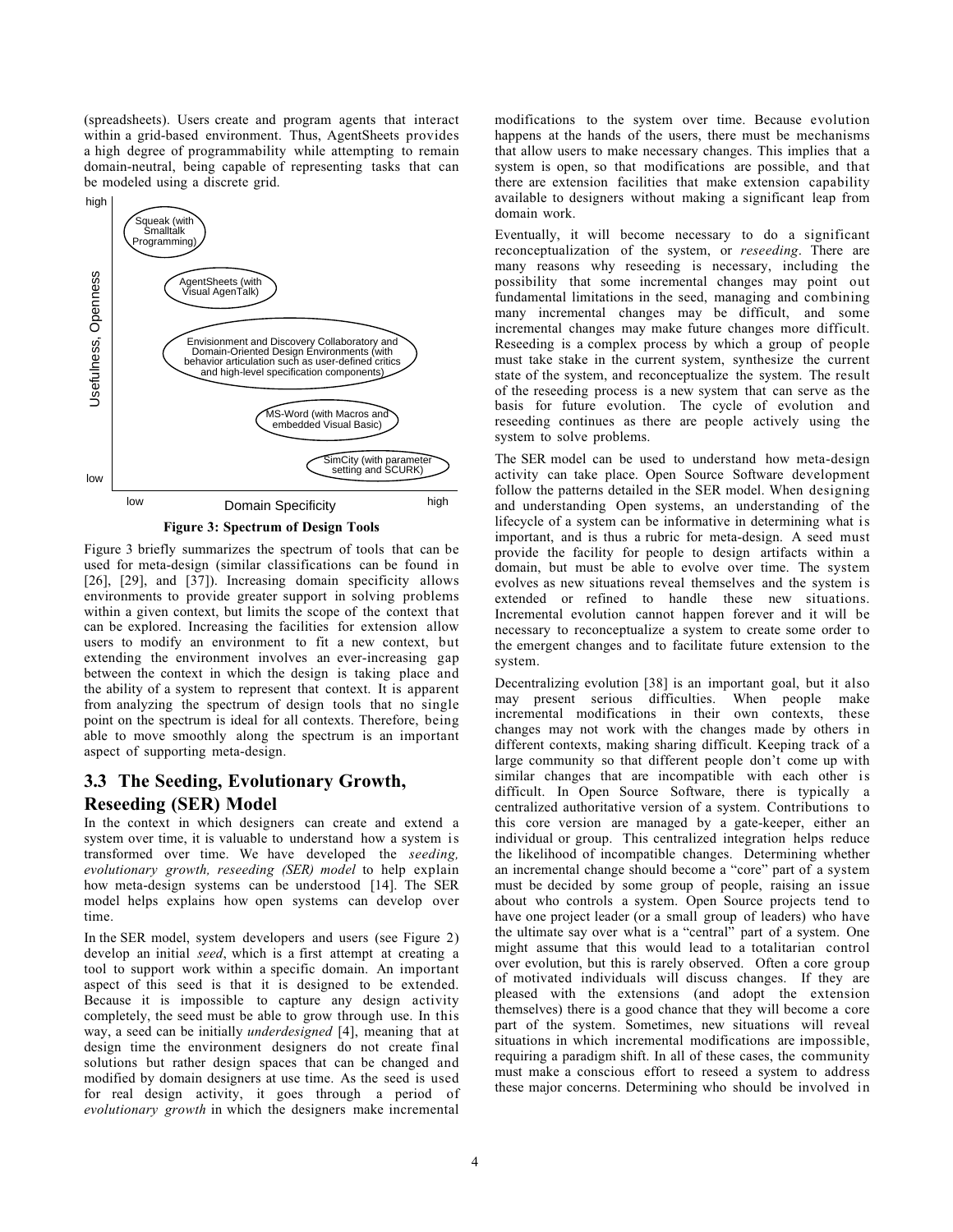this reseeding and how it should take place is an important and sensitive issue.

A closer analysis of the SER framework also points out some challenges that must be faced in understanding meta-design activity. In a closed system, the evolution and reseeding of the system is not a core activity in the system. Effectively supporting both of these activities is difficult. If we want to design things, extending the substrate in order to design what we want is not likely to be the highest priority for designers. If the extension process is sufficiently off-task, time-consuming, and difficult, designers are unlikely to be motivated to make modifications. Reseeding may prove to be an expensive and time consuming process in which individuals or groups spend effort in redesigning or reconceptualizing the system. Again, if this task is sufficiently time-consuming or off-task, people will be unwilling to participate, but without their participation a system may reach a point at which it is no longer sustainable. In Open Source projects, evolution and reseeding occur naturally because there is large overlap between the community of developers and users. Tools change because the members of the community both extend and use the tools in their daily work. It is harder to see examples of successful systems where all the users are not developers. In meta-design, it is valuable for users to engage in design activities, but not all these activities necessarily require software development. Supporting meta-design in communities where the design of software itself is not the core activity is an important challenge.

## **3.4 Macros and Embedded Languages**

Users are most likely to become designers when they are creating personally and socially meaningful artifacts. Metadesign activity that is embedded in the context of creating artifacts has the potential to capture changes as they are encountered in actual work. The meta-design capabilities of Microsoft Word provide an excellent example of this. We have written macros to help fix common typing errors (such as transposing two characters) and insert email into documents by erasing the superfluous line breaks inserted by most email programs. These extensions represent the nature of incremental modifications that meta-design must support. Both were motivated by authentic, frequently occurring problems that Word does not handle well. The extensions themselves are created partially through direct manipulation (through Word's macro recording system) and partially by learning Visual Basic for Applications, the extension language embedded in Word.

These examples also point out the challenges that systems supporting meta-design must face. Our empirical observations and studies have demonstrated that meta-design requires more than just technical facilities. Users will not realize a need to extend a system until an activity in which they engage illustrates a limitation of the system, and one that the user is sufficiently motivated to overcome by abandoning the current task to make the necessary modification. Extending open systems will not take place within the first few days or weeks of using them, but requires the long-term use of systems by owners of problems. We do not expect all users to become enduser programmers or to be interested in making radical changes to systems. Their contributions will depend on the perceived benefit of contributing, which involves the effort needed to make changes and the utility received for effecting changes. Few users take advantage of the end-user modifiability components provided by environments such as Microsoft Word, and even fewer users engage in exchanging their extensions with others. It is very easy to make a macro that you cannot share with others because it (invisibly) depends on some local situation that isn't true on others' systems. Tracking how a modification has changed over time is extremely challenging. Other communities (such as the Open Source community [34] and Web-based community of practice [10]) are better success examples to be analyzed for meta-design.

## **3.5 Domain-Oriented Design Environments**

The most promising way to provide opportunities for a "designer mindset" [13] is to allow learners and workers to engage in design activities by creating environments supporting them in making external artifacts that they can reflect upon and share with others. Over the last ten years we have built a large number of different domain-oriented design environments [11] that support collaborative activity within a specific domain. DODEs support mechanisms such as constructing artifacts relevant to a specific domain, critiquing these constructions, accessing catalogs of existing designs, linking to contextualized argumentation, and extending with end-user modifiability capabilities. DODEs can be used not only to instruct and assist novice designers, but also to support designers at all levels of expertise.

DODEs support meta-design by allowing users to work on tasks within a specific domain, rather than working on predefined or fixed tasks. Critics [17] help uncover breakdowns, by activating relevant information and providing a context for extension. They also demonstrate challenges that make metadesign (and the SER model) feasible and workable. DODEs need to be extended by domain designers (end-users with respect to computational media) who are neither interested in nor trained in the (low-level) details of computational environments. Domain designers are more interested in their design task at hand than in maintaining and evolving knowledge repositories per se. At the same time, important knowledge is produced during daily design activities that should be captured.

Our work on *programmable design environments* [8, 19] is an attempt to increase the meta-design components of design environments. Programmable design environments are based on the objective to make software more "soft": that is, they empower end-users to act as designers by changing and extending the behavior of a given application without substantial reprogramming. Rather than just providing illusory and selective power, they give domain designers the expressive range needed to augment, personalize, and rethink existing systems.

#### **3.6 Related Work**

The necessity to overcome the limitations of closed systems and to empower users to become designers has been recognized not only as a desirable goal, but as a necessity in many situations: effective design involves a co-evolution of artifacts with practice. Alexander [1] identified two cultures in design: *self-conscious* and *unself-conscious*. In selfconscious design, the construction of a solution is governed by explicitly represented rules and principles requiring the anticipation of the solution at design time (see Figure 2). In *unself-conscious culture of design*, users will experience breakdowns by recognizing "bad fit" at use time. The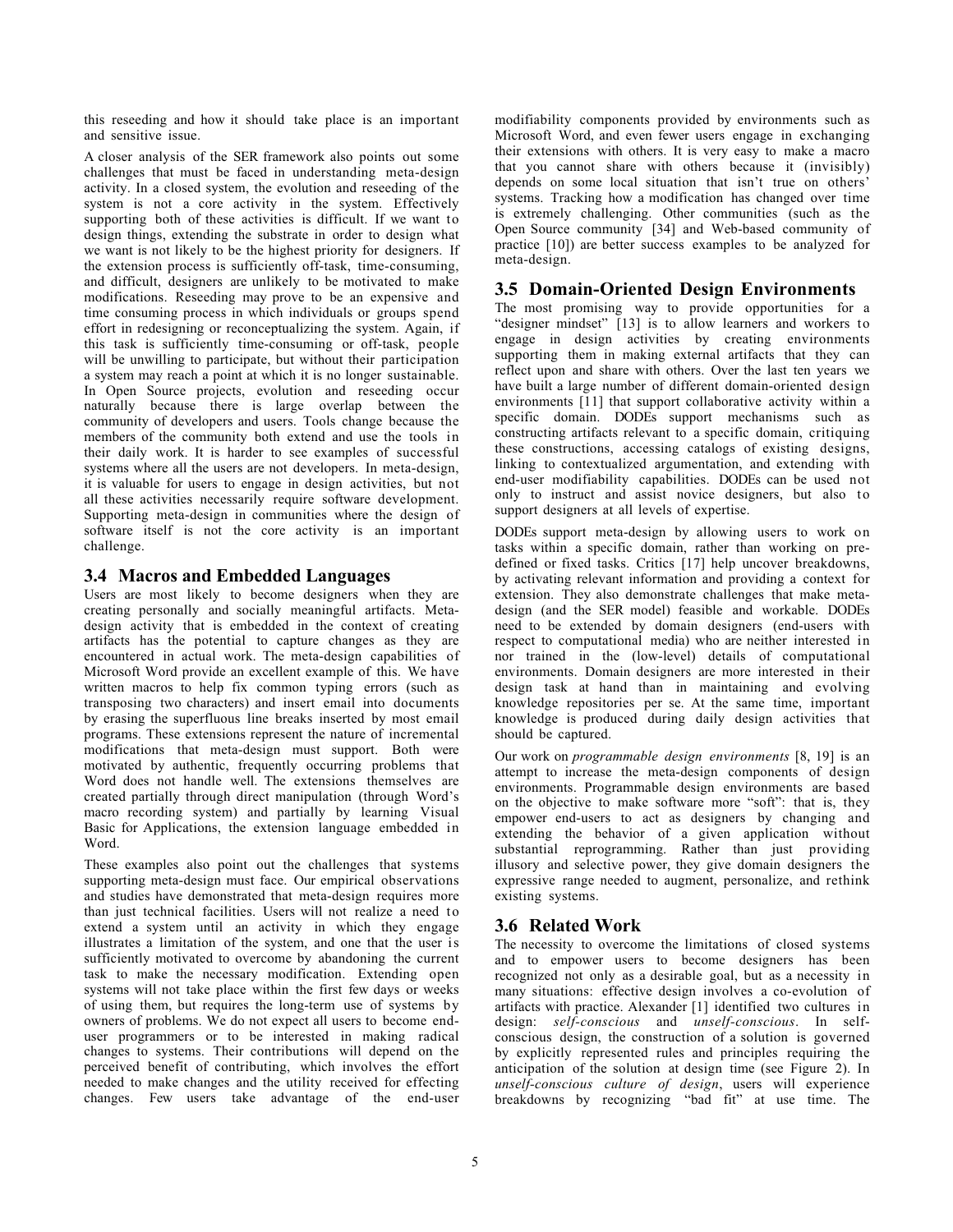

**Figure 4: The EDC Environment**

knowledge leading to these breakdowns is "tacit" [42], and therefore difficult for users to communicate (at design time) to those who design the artifact. Meta-design allows users to extend the results of self-conscious design activities at design time with unself-conscious design at use time. These observations drawn from the domain of architecture have parallels to the design of interactive systems—because buildings will be modified many times, they should be designed with unanticipated future changes in mind [4].

In the design of interactive systems, the Button system [26] represents an early attempt to create support for meta-design activities and it started with the same premise as the work presented here, namely, that *"it is impossible to design systems which are appropriate for all users and all situations."* Another similarity consisted in emphasizing that to encourage consumers to become designers needs more than technology: it requires a *culture* within which users feel in control and have a designer mindset.

Nardi [29], in her book "A Small Matter of Programming — Perspectives on End User Computing," provides an ethnographic perspective on social and cognitive dimensions of computer use (using spreadsheets and CAD systems as examples). Over the years, we have been especially intrigued by her observation of collaborative work practices that develop around high-functionality applications [16], leading to *power users* and *local developers*. These emerging professional roles make meta-design approaches more feasible because they indicate that design cultures can develop without requiring every user to become a sophisticated designer in all domains.

Henderson and Kyng [22] provide a convincing argument that *"design as a process is tightly coupled to use and continues during the use of the system."* The Problem section above provides evidence that this is a necessity rather than just a luxury, and the SER model provides a conceptual framework of how this might happen, specifically in the context of domainoriented design environments. The Open Source movement represents a success model of design-in-use by computationally sophisticated communities.

# **4. THE ENVISIONMENT AND DISCOVERY COLLABORATORY**

The Envisionment and Discovery Collaboratory [2] is a conceptual framework for supporting collaborative design activities. The EDC combines physical and computational representations to support both face-to-face and distributed collaboration. A primary goal of the EDC is to explore complex problems by encouraging users to engage in design activities.

At the heart of the EDC are two tightly coupled and highly interactive components that facilitate group interaction. Based on the theoretical paradigm of supporting reflection-in-action [40], these components are called *action* and *reflection* space. In the action space, users manipulate a shared, tangible representation of a problem being constructed. In the reflection space, information relevant to the problem is collected, presented, and extended.

Figure 4 gives a few glimpses of the EDC environment by demonstrating some uses of the environment in the context of urban transportation planning. The core activity in this specific EDC application is the design of alternatives to the current mass-transportation system. Groups of users meet around a horizontal touch-sensitive interactive surface that serves as the EDC action space. In the leftmost pane of Figure 4, we can see how activity takes place around the action space. Users place physical objects that represent aspects of context being described. In this example, a user places a red brick (representing a shopping center) on the board. Other objects include the tree in the upper left (representing a park) and the yellow square in the lower left (representing a home). The touch-sensitive computational whiteboard serves as the interface between physical and computational representations. As users place objects, the underlying computational model is simultaneously updated and projected onto the horizontal surface. This tangible representation helps users to become designers by simplifying the construction process. Users can model a neighborhood quickly and easily by placing appropriate objects on the board. Since the representation is shared, groups of users can work together face-to-face to collaboratively model a specific problem of mutual interest.

The second pane shows a more advanced stage in the construction. Here, a user "draws" a road into the neighborhood. As the user draws, the computer representation makes dynamic changes based on what the users do. The road bends when the user draws a right-angle turn, and the system creates an intersection when two roads cross. This is a simple example of the importance of an active computational representation. The computer model aids design by managing constraints, performing simulations and calculations, and visualizing the ramifications of decisions. The computer simulations enhance the design process by increasing the "talkback" of a model [28], modeling the situation and trying to highlight salient features in the context of the current problem.

In the third pane, the map that serves as a backdrop for the model was retrieved from a database of aerial photographs. Also retrieved from the database was a computer model of the same location. When users ask to model a particular location, this previous computer model and aerial photograph are combined and presented in the action space. This provides a prime example of how information relevant to a problem can be activated and integrated into a situation. Since design problems can potentially activate a huge amount of information, presenting relevant information in a contextualized way helps the users solve the particular design task in question. The tight coupling of the two spaces—actions in the action space can trigger new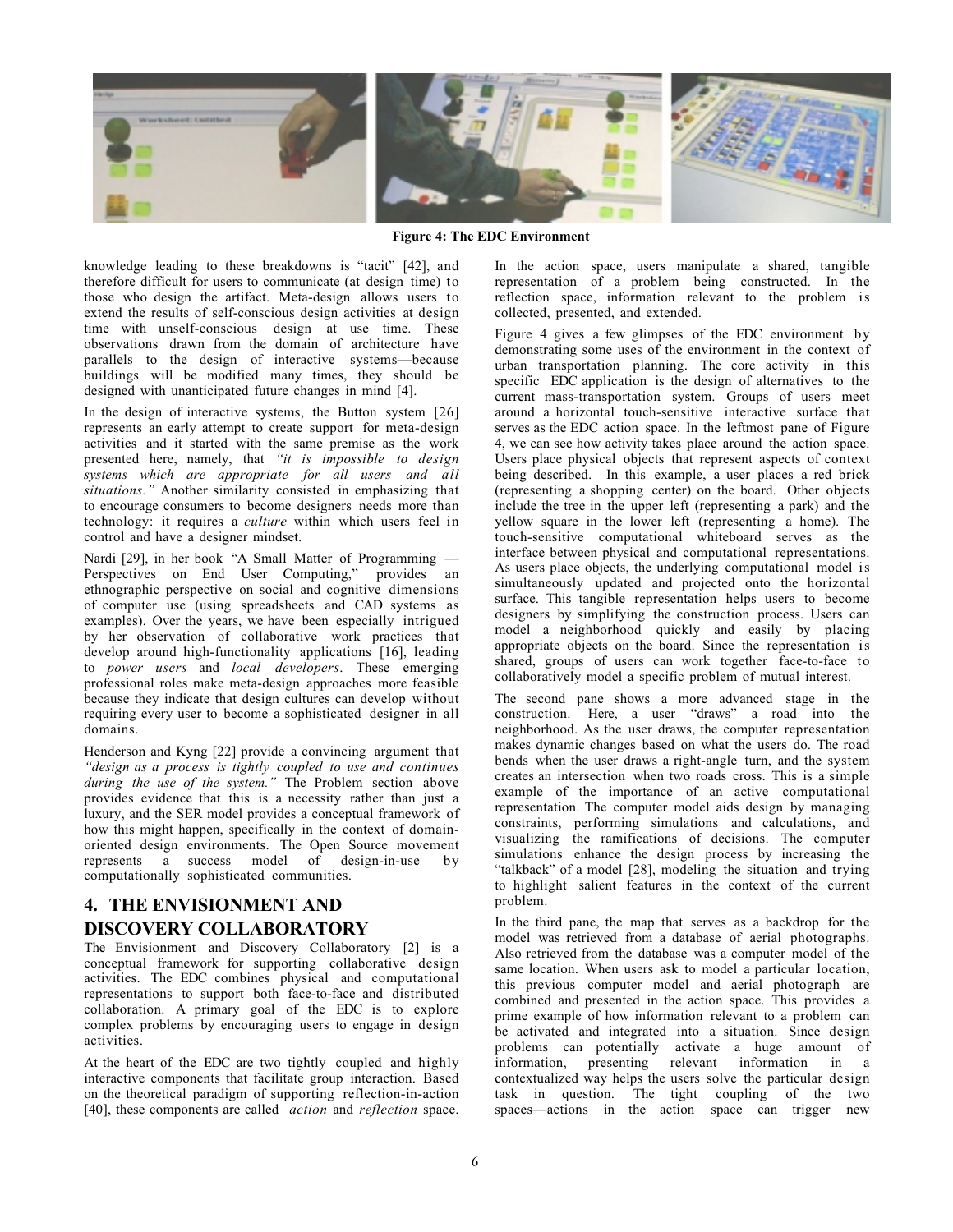information in the reflection space, information in the reflection space can be manipulated in the action space— is an important feature.

The interactive experience of the EDC is more than the sum of its parts, making a static, textual description of the dynamic environment quite difficult. A more comprehensive demonstration of the system is available on our Web site [3]. Exploring this example domain in greater detail helps to explain how the various pieces fit together. As the stakeholders manipulate the shared representation, the computational substrate performs various analyses of the current construction. It can simulate phenomena, such as buses traveling along their routes and people boarding and leaving the buses at the bus stops, and visualize this through the computational display projected onto the action space. Computational mechanisms can analyze the current construction and activate information that might be relevant to the current problem. For example, if people choose to take their cars instead of waiting for the buses, the system can flag this as an issue that the participants should address and activate information related to that problem.

It is instructive to look in detail at some of the features of the EDC that exemplify meta-design principles.

**Conviviality**. An important design principle behind EDC applications is creating situations in which people wish to participate. We directly support face-to-face collaboration because the participation of various stakeholders is a critical element in framing the problem [40]. For example, a neighborhood transportation issue cannot be adequately discussed without the input of neighbors. The tangible representation (utilizing the physical objects) gives a shared space with boundary objects [41] which are understandable, modifiable and extensible by all stakeholders. By focusing on problems that are important to a community, the EDC encourages people to shape the decisions that affect their daily lives. Through our initial explorations of some domains, we have observed that supporting authentic problems is difficult. This is an example of the challenge of underdesigning the seed for a system. Supporting personally meaningful activities requires creating an initial model that makes the realizations of these problems possible. It is not enough to provide physical objects and simulations that can model a single problem; the tools must be able to help construct new problems, requiring adequate domain support. Determining what amount of support is enough and how the community can help define the important features are difficult questions.

**Domain-orientation.** Like any other domain-specific system, individual EDC applications support discussion around a class of related problems. The example illustrates the domain of urban planning and mass transportation, which we have explored in some depth. Other domains we have explored include flood mitigation and designing spaces for learning activities (from rooms to buildings; for details, see [3]).

Domain specificity in the EDC comes in the form of physical objects, simulations, and supporting information, which are all designed for the domain in question. In the urban transportation domain, there are physical objects that represent appropriate objects such as houses, parks, schools, and shopping centers. The computational simulations can model phenomena such as bus routes and traffic flow. Supporting information includes local newspaper articles, relevant maps, and information about trade-offs (such as individual car traffic versus public transportation).

By focusing on *collaborative* representations, the domainspecific elements take on a different meanings than they might in another domain-oriented system. The construction is collaborative so there should be some shared understanding among the people constructing a problem. Face-to-face interaction is meant to help make people's tacit assumptions explicit. The relationship between personally meaningful and shared domain-specific representations remains an interesting open issue.

**Open systems**. To successfully model problems that are meaningful to individuals and communities, there must be opportunities for people to express themselves within the system. The EDC provides different avenues that allow people to contribute in different ways. Collaborative constructions are made quickly with the physical objects, supporting rapid creation of new situations and manipulation of existing ones. Some domain-specific features (such as surveys) can help specify information about a problem. In the urban transportation domain, neighbors can fill out a survey indicating their transportation preferences, and this information can be used to influence the behavior of the computational simulation.

The computational substrates themselves are also designed so that they can be modified when necessary. Our first EDC models have used the AgentSheets simulation environment [36] because of its extension capabilities. Users can add new objects to a simulation. The Visual AgenTalk programming language provides a interactive graphical means to change the behavior and interaction between objects. For example, Visual AgenTalk can help specify if two objects are too close together, and flag a problem if this is true. Information about a problem can be captured and extended by means of dynamic information spaces. For example, DynaSites [31] is a system for building dynamic Web sites, including features such as threaded discussions and extensible glossaries. In one EDC application, issues raised in the computer simulation were linked to threaded discussions in DynaSites. This created a link between face-to-face discussions and the persistent discussions that can be captured in an information space.

Adequate technical infrastructure that makes change possible is important but only part of what is necessary. Although changing many different aspects of the system is possible, not all changes are equally easy. Users can quickly create new situations with physical languages, but changing the mechanics of the simulation by programming in Visual AgenTalk requires much more time and understanding of the system. Although such programming is likely easier than reprogramming a model in Lisp or Smalltalk, it still requires a knowledge of the system that a user may not have (or wish to acquire.) Like many systems [26], the EDC aims to provide a gradual transition between different kinds of changes, and provide new opportunities for extension when the need arises. Supporting these changes in the context of EDC activity is challenging. It is unlikely that all changes will be equally easy (or time-consuming), so the process of dealing with changes must be built in to the whole problem-solving process. Creating this culture where changes are a part of the process is a worthwhile goal.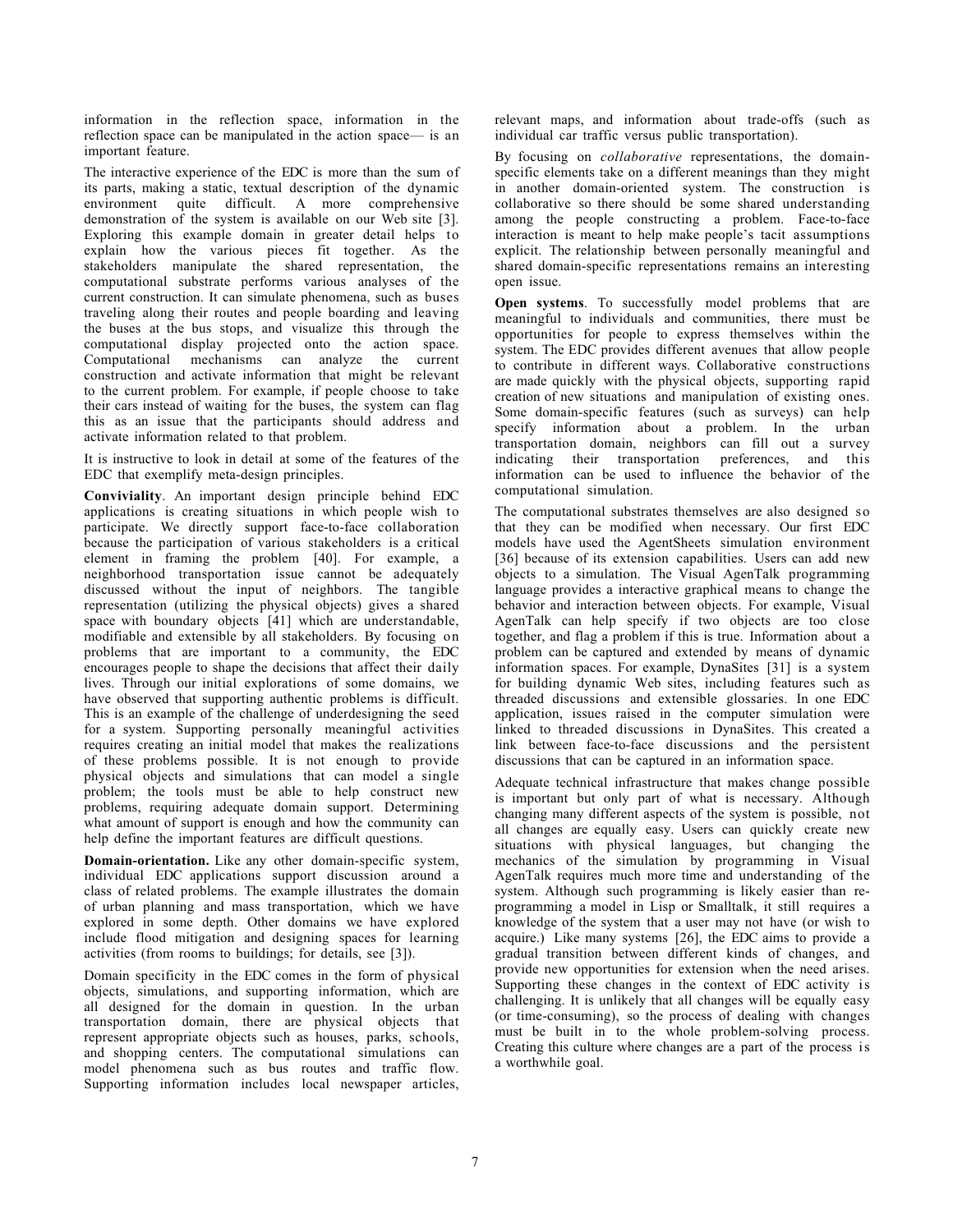#### **5. ASSESSMENT**

An important technical challenge for *meta-design environments* is to capture the informal, situated problemsolving episodes that real people generate in solving real problems. Formal processes have difficulties anticipating or capturing such episodes. Following, we will briefly articulate some of our experiences attempting to support meta-design.

**Meta-Design is Hard.** Unfortunately, the potential for conviviality exists in many current computer systems only in principle. Many users perceive computer systems as unfriendly and uncooperative, and they view their use as too time consuming; they spend more time fighting the computer than solving their problems. Many users depend on specialists ("high-tech scribes") for help, and despite the fact that they deal with "soft"ware, they do not experience software as "soft" (i.e., the behavior of a system cannot be changed without reprogramming it substantially). The world of computing is separated into a population of elite scribes who can act as designers and a much larger population of intellectually disenfranchised computerphobes who are *forced* into a consumer role.

**Beyond Binary Choices.** In spite of our arguing for the desirability for humans to be designers [13], it should be stated explicitly that there is nothing wrong with being a consumer. We can learn and enjoy many things in a consumer role (e.g., listening to a lecture, watching a tennis match, or attending a concert). It is a mistake to assume that being a consumer or being a designer has to be a *binary choice*. It is rather a continuum, ranging from passive consumer, to active consumer, to end-user, to user, to power-user [29], to domain designer, to system designer, all the way to meta-designer (see Figure 5, illustrating this fine-grain division of labor among software users). Problems occur when someone wants to be a designer but is forced to be a consumer, or when being a consumer becomes a universal habit and mindset that dominates a human life completely.

| -> Designer<br>Consumer <---- |  |
|-------------------------------|--|
| passive consumer              |  |
| active consumer               |  |
| end-user                      |  |
| user                          |  |
| power-user                    |  |
| domain designer               |  |
| system designer               |  |
| meta-designer                 |  |

**Figure 5: Multiple Roles in the Consumer/Designer Spectrum**

**Extending Meta-Design to Design for Design Communities.** Design (as exemplified by the EDC) is a domain requiring people to think, work, and learn in conjunction or partnership with others and with the help of culturally provided tools and artifacts. A fundamental future challenge for meta-design is to create environments that not only support individual users as designers, but support design communities. Although creative designers are often thought of as working in isolation, the role of interaction and collaboration with other individuals is critical [9]. The predominant activity in designing complex systems is that participants teach and instruct each other [20]. Because complex problems require more knowledge than any single person possesses, it is necessary that all involved stakeholders participate, communicate, and collaborate with

each other. Project complexity forces large and heterogeneous groups to work together on projects over long periods of time. Designers generally have a limited awareness and understanding of how the work of other designers within the project—or in similar projects—is relevant to their own part of the design task. The large and growing discrepancy between the amount of such relevant knowledge and the amount any one designer can possibly remember imposes a limit on progress in design. Overcoming this limit is a central challenge for developers of systems that support collaborative design. An specific objective in our current work on metadesign is to enrich our environments by putting more knowledge into the world in the form of *externalizations, oeuvres, and sharable artifacts* [6].

**Motivation and Rewards.** An important nontechnical challenge for meta-design is to take motivation seriously. There must be an incentive to create *social capital* [35] by rewarding stakeholders for being good citizens by contributing and receiving knowledge as a member of a community. Computational support mechanisms are necessary prerequisites, but not sufficient conditions to motivate people to become part of a "design culture." People must be motivated and rewarded for investing time and effort to become knowledgeable enough to act as designers [21]. These rewards may include (1) feeling in control (i.e., independent from "high-tech scribes"), (2) being able to solve or contribute to the solution of a problem, (3) mastering a tool in greater depth, (4) making an ego-satisfying contribution to a group, (5) and enjoying the feeling of good citizenship to a community [35].

## **6. CONCLUSIONS**

The true contribution of computational media might be to allow all of us to take on or incrementally grow into a designer role in areas that we consider personally meaningful and important.

Meta-design is impossible in communities in which most members regard themselves as consumers. Consumers must evolve into power-users [29] and co-developers [22] who use artifacts and at the same time modify and extend them. A strict separation between these two groups is undesirable and unproductive. One of the major potentials of information technology is giving people the option to become designers by changing and enhancing a software system. One of the major contributions that information technology can lend to the world is to deeply understand and exploit the potential of the malleable nature of software.

Individuals acting as designers must acquire a *new mindset*—they are no longer passive receivers of knowledge, but instead are active researchers, constructors, and communicators of knowledge. Knowledge is no longer handed down from above, but instead is constructed collaboratively in the contexts of work. The foremost objective of meta-design is empowering humans (albeit not all of them, not at all times, not in all contexts) to be and act as designers.

## **7. ACKNOWLEDGMENTS**

The authors would like to thank the members of the Center for LifeLong Learning & Design at the University of Colorado, who have made major contributions to the conceptual framework and systems described in this paper. We are especially grateful to Ernesto Arias, Hal Eden and Andrew Gorman, our co-developers of the EDC over the last five years. The research was supported by (1) the National Science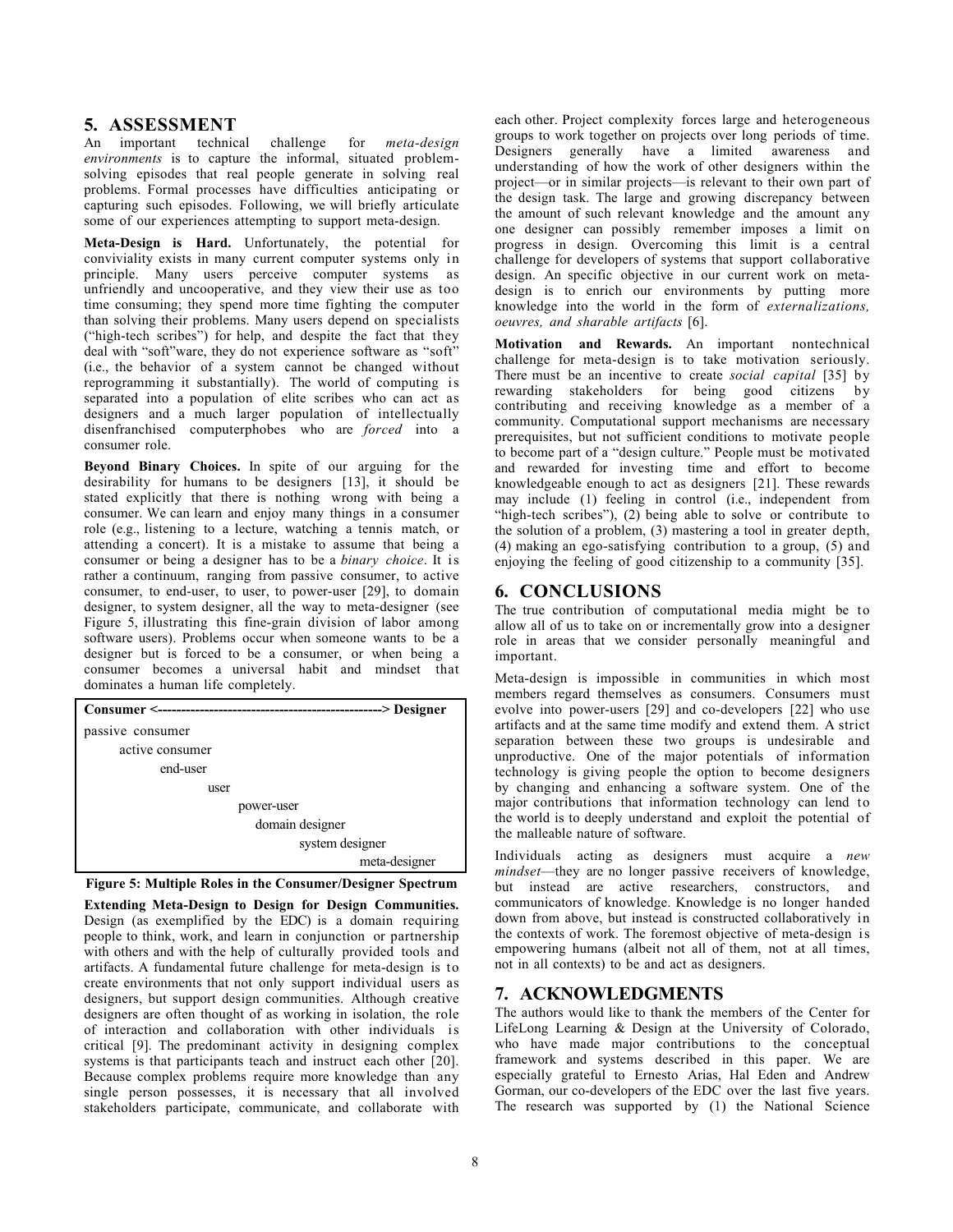Foundation, Grants REC-9631396 and IRI-9711951; (2) Software Research Associates, Tokyo, Japan; (3) PFU, Tokyo, Japan; and (4) the Coleman Foundation, San Jose, CA.

#### **8. REFERENCES**

1. Alexander, C. *The Synthesis of Form*. Cambridge, MA: Harvard University Press (1964).

2. Arias, E.G., H. Eden, G. Fischer, A. Gorman, and E. Scharff. *Beyond Access: Informed Participation and Empowerment*. In Proceedings of the Computer Supported Collaborative Learning (CSCL '99) Conference, Stanford: pp. 20-32 (1999).

3. Arias, E.G., H. Eden, G. Fischer, A. Gorman, and E. Scharff. *Envisionment and Discovery Collaboratory (EDC) Website* at http://www.cs.colorado.edu/~l3d/systems/EDC/

4. Brand, S. *How Buildings Learn: What Happens After They're Built*. New York: Penguin Books (1995).

5. Brown, J.S., P. Duguid, and S. Haviland. *Toward Informed Participation: Six Scenarios in Search of Democracy in the Information Age.* The Aspen Institute Quarterly. 6(4): pp. 49-73 (1994).

6. Bruner, J. *The Culture of Education*. Cambridge, MA: Harvard University Press (1996).

7. Computer Science Technology Board. *Scaling Up: A Research Agenda for Software Engineering.* Communications of the ACM. 33(3): pp. 281-293 (1990).

8. Eisenberg, M. and G. Fischer. *Programmable Design Environments: Integrating End-User Programming with Domain-Oriented Assistance.* In *Human Factors in Computing Systems, CHI'94 (Boston, MA)*. New York: ACM, pp. 431-437  $(1994)$ .

9. Engelbart, D.C. *Toward Augmenting the Human Intellect and Boosting our Collective IQ.* Communications of the ACM. 38(8): pp. 30-33 (1995).

10. Experts-Exchange. *Experts-Exchange Web Site* at http://www.experts-exchange.com

11. Fischer, G. *Domain-Oriented Design Environments.* Automated Software Engineering. 1(2): pp. 177-203 (1994).

12. Fischer, G. *Putting the Owners of Problems in Charge with Domain-Oriented Design Environments.* In *User-Centered Requirements for Software Engineering Environments,* D. Gilmore, R. Winder, and F. Detienne (Eds.). Heidelberg: Springer Verlag, pp. 297-306 (1994).

13. Fischer, G. *Beyond 'Couch Potatoes': From Consumers to Designers.* In *1998 Asia-Pacific Computer and Human Interaction, APCHI'98,* IEEE (Ed.). IEEE Computer Society, pp. 2-9 (1998).

14. Fischer, G. *Seeding, Evolutionary Growth and Reseeding: Constructing, Capturing and Evolving Knowledge in Domain-Oriented Design Environments.* Automated Software Engineering. 5(4): pp. 447-464 (1998).

15. Fischer, G. *Lifelong Learning: Changing Mindsets.* In *7th International Conference on Computers in Education on "New Human Abilities for the Networked Society" (ICCE'99, Chiba, Japan),* G. Cumming, T. Okamoto, and L. Gomez (Eds.). Omaha: IOS Press, pp. 21-30 (1999).

16. Fischer, G. *User Modeling in Human-Computer Interaction.* User Modeling and User-Adapted Interaction, Dordrecht, The Netherlands: Kluwer Academic Publishers. (to appear)(2000).

17. Fischer, G., K. Nakakoji, J. Ostwald, G. Stahl, and T. Sumner. *Embedding Critics in Design Environments.* In *Readings in Intelligent User Interfaces,* M.T. Maybury and W. Wahlster (Eds.). San Francisco: Morgan Kaufmann, pp. 537- 561 (1998).

18. Fischer, G. and E. Scharff. *Learning Technologies in Support of Self-Directed Learning.* Journal of Interactive Media in Education. 1998(4)(1998).

19. Girgensohn, A., *End-User Modifiability in Knowledge-Based Design Environments,* in *Department of Computer Science*, Boulder, CO: University of Colorado at Boulder, pp. 190 (1992).

20. Greenbaum, J. and M. Kyng, ed. *Design at Work: Cooperative Design of Computer Systems*. Hillsdale, NJ: Lawrence Erlbaum Associates, Inc. (1991).

21. Grudin, J. *Groupware and Social Dynamics: Eight Challenges for Developers.* Communications of the ACM. 37(1): pp. 92-105 (1994).

22. Henderson, A. and M. Kyng. *There's No Place Like Home: Continuing Design in Use.* In *Design at Work: Cooperative Design of Computer Systems,* J. Greenbaum and M. Kyng (Eds.). Hillsdale, NJ: Lawrence Erlbaum Associates, Inc., pp. 219-240 (1991).

23. Illich, I. *Deschooling Society*. New York: Harper and Row (1971).

24. Illich, I. *Tools for Conviviality*. New York: Harper and Row (1973).

25. Ingalls, D., T. Kaehler, J. Maloney, S. Wallace, and A. Kay. *Back to the Future: The Story of Squeak, a Practical Smalltalk Written in Itself*. In Conference on Object Oriented Programming Systems, Languages, and Applications (OOPSLA), Atlanta, GA: ACM, pp. 318-326 (1997).

26. MacLean, A., K. Carter, L. Lovstrand, and T. Moran. *User-Tailorable Systems: Pressing the Issues with Buttons.* In *Proceedings of CHI'90 Conference on Human Factors in Computing Systems,* J. Carrasco and J. Whiteside (Eds.). New York: ACM, pp. 175-182 (1990).

27. Maxis. *SimCity 3000* at http://www.simcity.com

28. Nakakoji, K., Y. Yamamoto, T. Suzuki, S. Takada, and M. Gross. *From Critiquing to Representational Talkback: Computer Support for Revealing Features in Design.* Knowledge-Based Systems Journal. 11(7-8): pp. 457-468 (1998).

29. Nardi, B.A. *A Small Matter of Programming*. Cambridge, MA: The MIT Press (1993).

30. O'Reilly, T. *Lessons from Open Source Software Development.* Communications of the ACM. 42(4): pp. 33-37 (1999).

31. Ostwald, J. *DynaSites* at http://www.cs.colorado.edu/ ~ostwald/dynasites.html

32. PCAST. *Report to the President on the Use of Technology to Strengthen K-12 Education in the United States* at http://www.whitehouse.gov/WH/EOP/OSTP/NSTC/ PCAST/k-12ed.html.